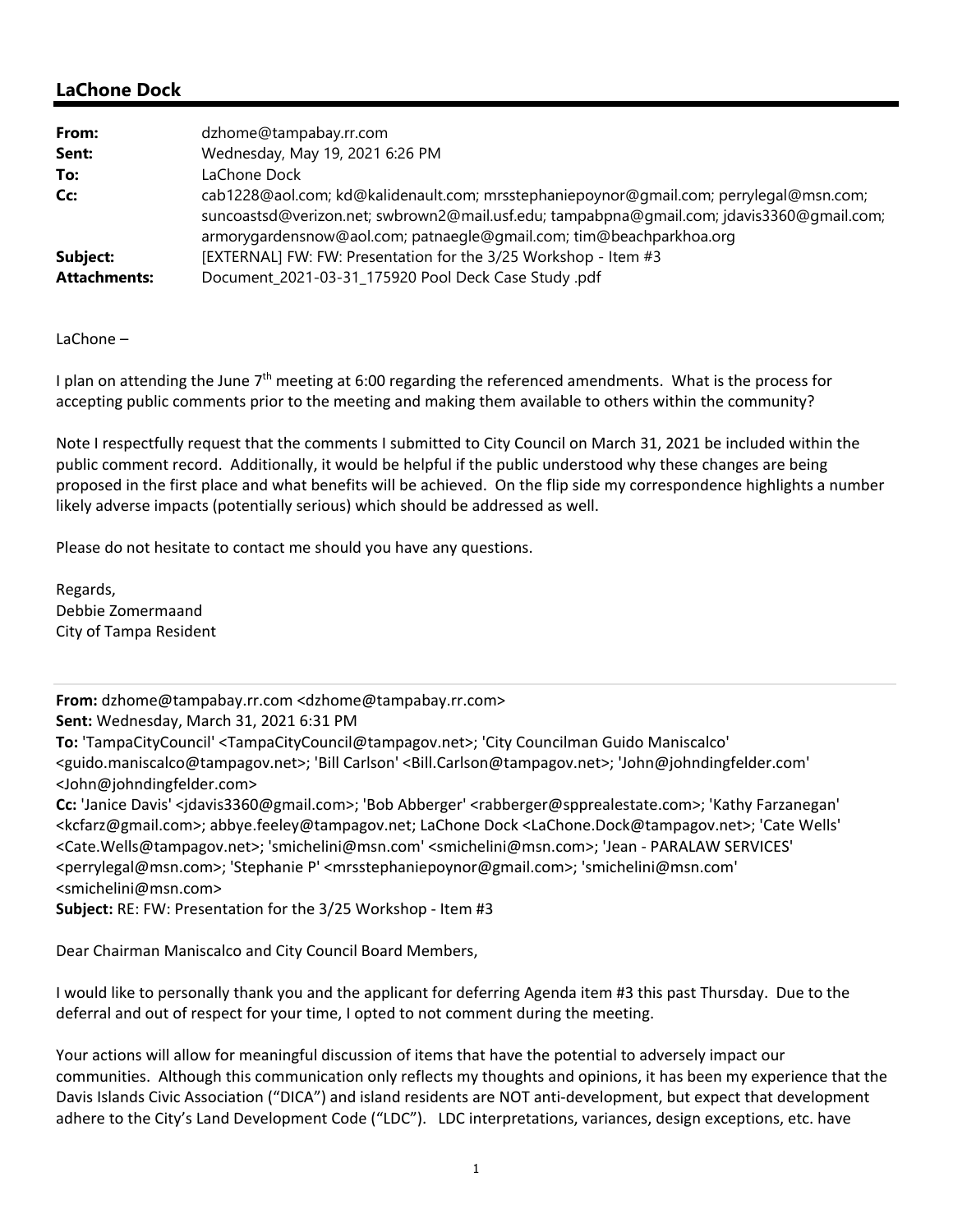resulted in development of structures that are much more intensive from a massing perspective, than the established character of the community.

Had the process included an opportunity to provide input prior to Thursday's workshop, I would have addressed the following points for consideration:

- attached/townhome category. Recently constructed developments are often too intensive for the This language will likely be used to build larger units primarily within the single family surrounding environment creating issues with: trash collection, parking, visibility, relocation of outdoor activities to roofs versus yards, etc. There are numerous safety and privacy issues to be vetted prior to adopting any changes which will likely result in even greater massing.
- The recently adopted change to the LDC building height definition, already provides an increase in height – if the proposed language for Sec. 27‐156 is approved, RM‐24 zoning will be allowed even higher structures than the recently revised code allows. This is a double height increase for this zoning category.
- consider language revisions until the massing study requested by Councilman Dingfelder and approved Much of the proposed language will likely result in increased massing. Therefore, it is premature to by City Council has been completed. Note passage of this language will increase development rights and those will not be easy to take away, essentially limiting alternates which are presently available, to address, suggested actions/recommendations, arising from the massing study. Additionally, all current studies (city, county, transportation, resiliency, planning, etc.) need to be identified, to assure compatibility and consistency across initiatives.
- Upon review of the Overview Text Amendment Request which included 9 items; I fully support with Staff's objections and believe deferral to the residents/business owners within the East Tampa Overlay District and West Tampa Overlay District for items #8 & #9 is appropriate.
- Concerns regarding the remaining four items:
	- regarding the configuration of lots, basis for calculations, massing, etc. The language being o #1 Sec. 27‐162 – Yard between residential buildings; This language includes important direction suggested for removal contains **IMPORTANT** direction which essentially creates greater yard separation for higher buildings. Removal of this language will likely result in increased massing and thereby erode the existing character of the City's established neighborhoods.
	- adjacent property owners. Additionally, the proposed language fails to address protection so be at least 5 ft. from the property line. In this case a 6 ft. fence provides 1 ft. of privacy for o #3 Section 27‐290.3 Swimming Pools – Requests for increased pool height is an item that Davis Islands Civic Association has opposed and is a contentions topic on Davis Islands. We actually used this as an example for neighborhood associations to have standing thereby providing the ability to file a Petition for Review. The language proposes that the pool deck and water be measured from the finished floor versus finish grade. Say the finished floor is 4 ft  $+$  an additional 12 inches (as allowed within the LDC) = 5ft pool deck. Fences are 6 ft. and pools must people on the 5 ft. high deck don't fall off. Further analysis needs to be conducted to determine if there will be flooding impacts, potential issues if the pool is materially comprised due to damage (i.e. falling tree which breaks the elevated pool structure) or neglect (do not forget the huge code enforcement and health/safety problems created by pools which were located on lots with abandoned/foreclose homes during previous real estate cycles), etc. This item should be denied for privacy, safety, potentially flooding or other adverse impacts. (Please refer to the attached article.)
	- result in consistency for the current height requirement for single family residential uses. Note o #5 Section 27‐156. Official Schedule of District Regulations ‐ Staff found that this request would the footnote pertains to a **fairly intensive multifamily use** allowing for 60 ft. in height. Therefore the comparison to single family is not appropriate and the language should remain unchanged as it is consistent with the other more intensive multifamily uses and achieves a basic planning philosophy which addresses that buildings of greater bulk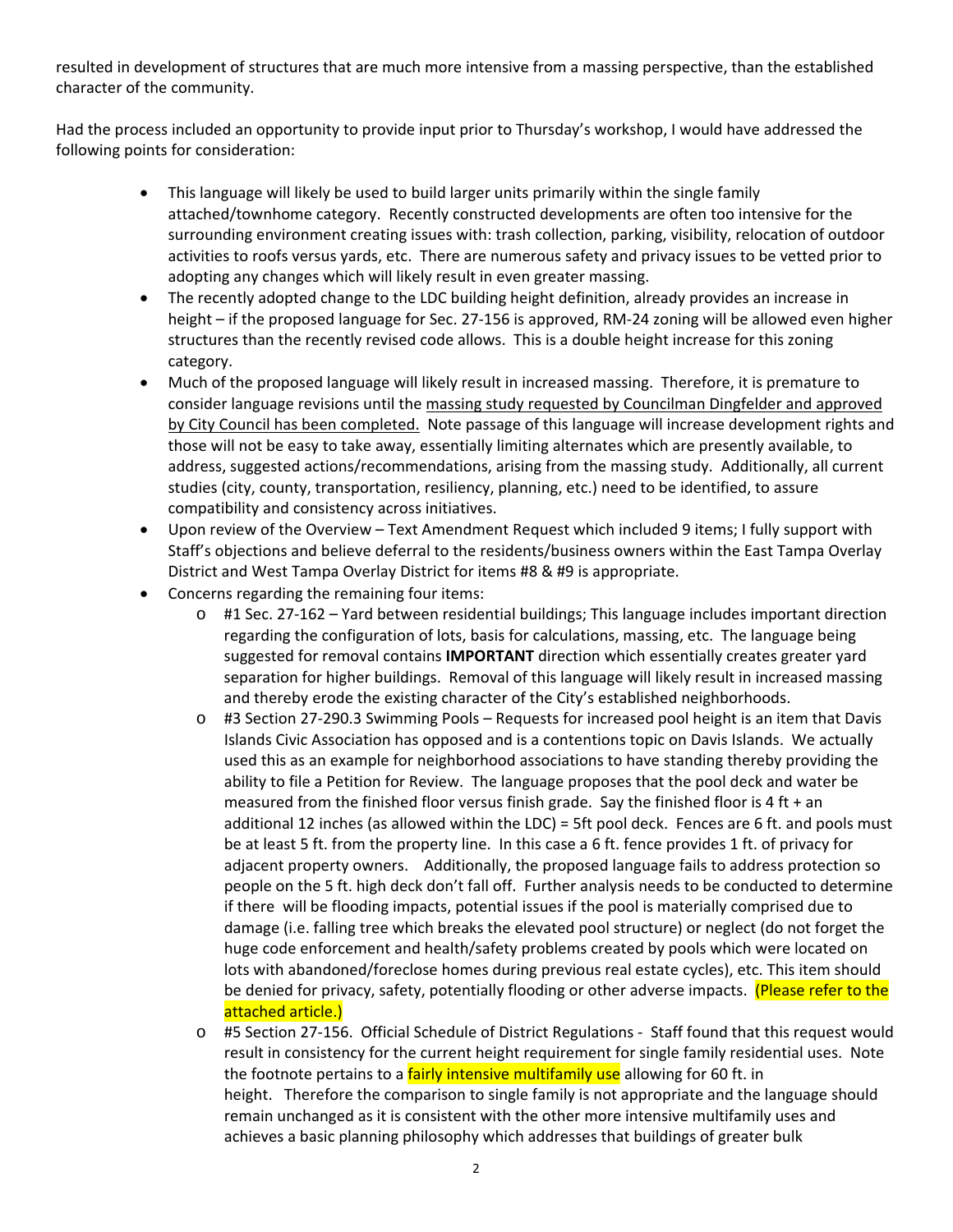(excepting Central Business Districts and the like) should generally have greater separation from other properties.

o #6 27‐283.7 – Number of off‐street parking. The staff findings address the fact that this will be problematic and the neighborhoods which will be impacted are most likely the ones already facing issues. The passage of this will only make the problem worse and adversely impact businesses in areas such as Howard Ave. since there will be less parking of patrons.

 others share my gratitude. In my professional life, I have been active in the development matters since the 80's, with I am personally very grateful for all of your efforts to assure that balance and fairness exist in the process and I know my Florida career dating back to 1993. I always try to provide fact based comments and recognize that many of the these issues are very complicated and cannot be addressed within three (3) minutes of public comment. I would be happy to speak with any of you should you have additional questions or concerns,

Most Sincerely, Debbie Zomermaand City of Tampa Resident and Business Owner 813‐250‐9356